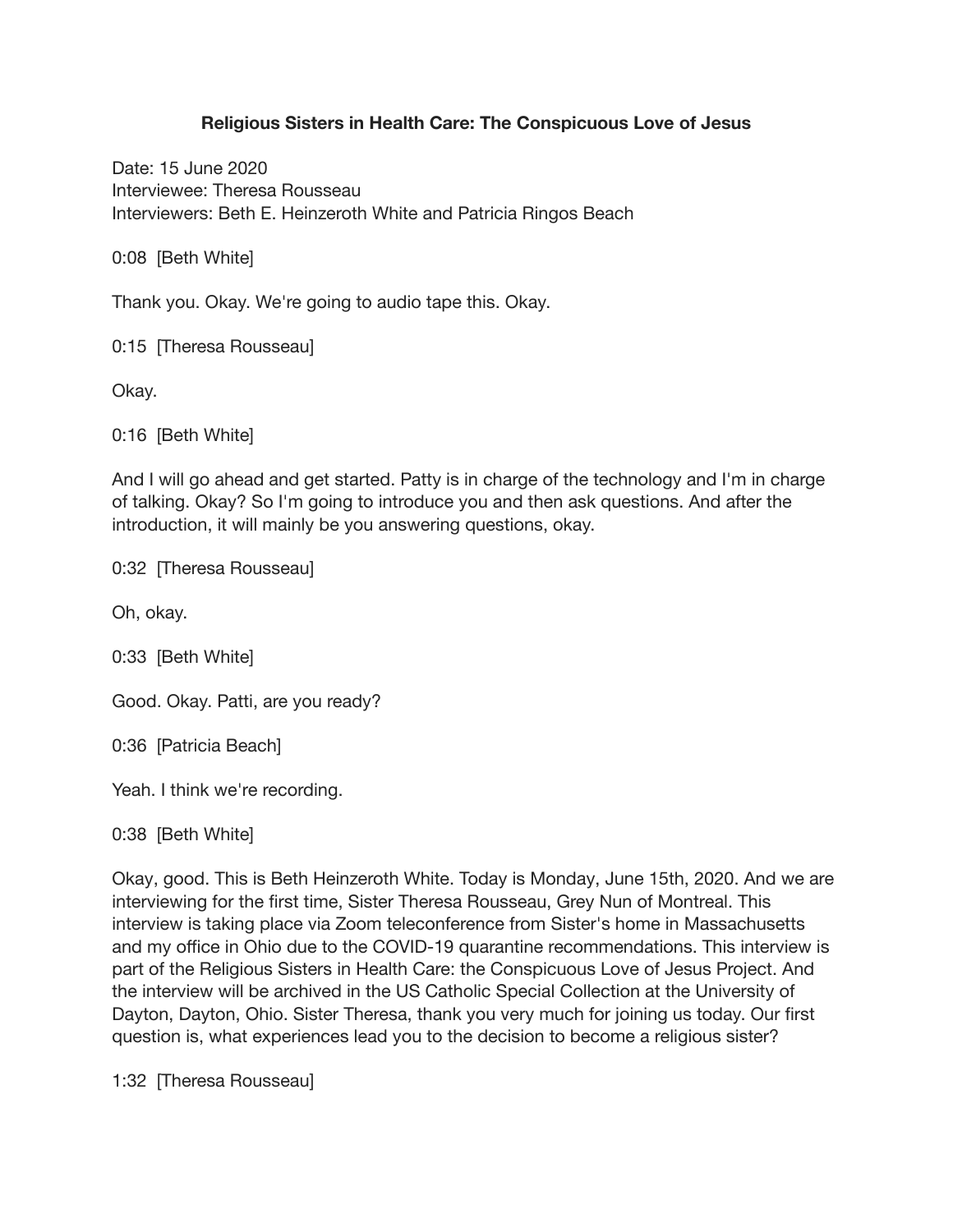As a sister, I worked mostly in business offices in quite a few of our institutions. And that was my whole life.

1:48 [Beth White]

When you think about the early days of your professional life and now, what are two things that you think society has changed the most and how do you think these changes affected your life as a sister?

2:02 [Theresa Rousseau]

What has changed the most is the way we are living now. When I entered, we lived just sisters in community. Now, we live with lay people as well.

2:20 [Beth White]

Ok. And how has there been, when you think back at the very beginning, when you lived in a rather closed community and now you're much more open. How does that affect your life as a sister?

2:35 [Theresa Rousseau]

To me, it makes me feel as if, though I'm retired, I still have contact with people and can help them.

2:46 [Beth White]

That's good to hear. Okay. Did you work in health care at all? In business?

2:53 [Theresa Rousseau]

I wasn't directly in the health care. I worked in hospitals. I worked in rest homes. I worked in nursing homes, but always in the business office as an accountant.

3:09 [Beth White]

That's an interesting approach. I'm so glad we're talking to you because many times we've talked to people that are doing direct care or we're talking to people who supervise those in direct care. So you didn't have direct contact with patients. You were concerned with how the money came in and how the money went out?

3:30 [Theresa Rousseau]

That's correct. And I paid the bills.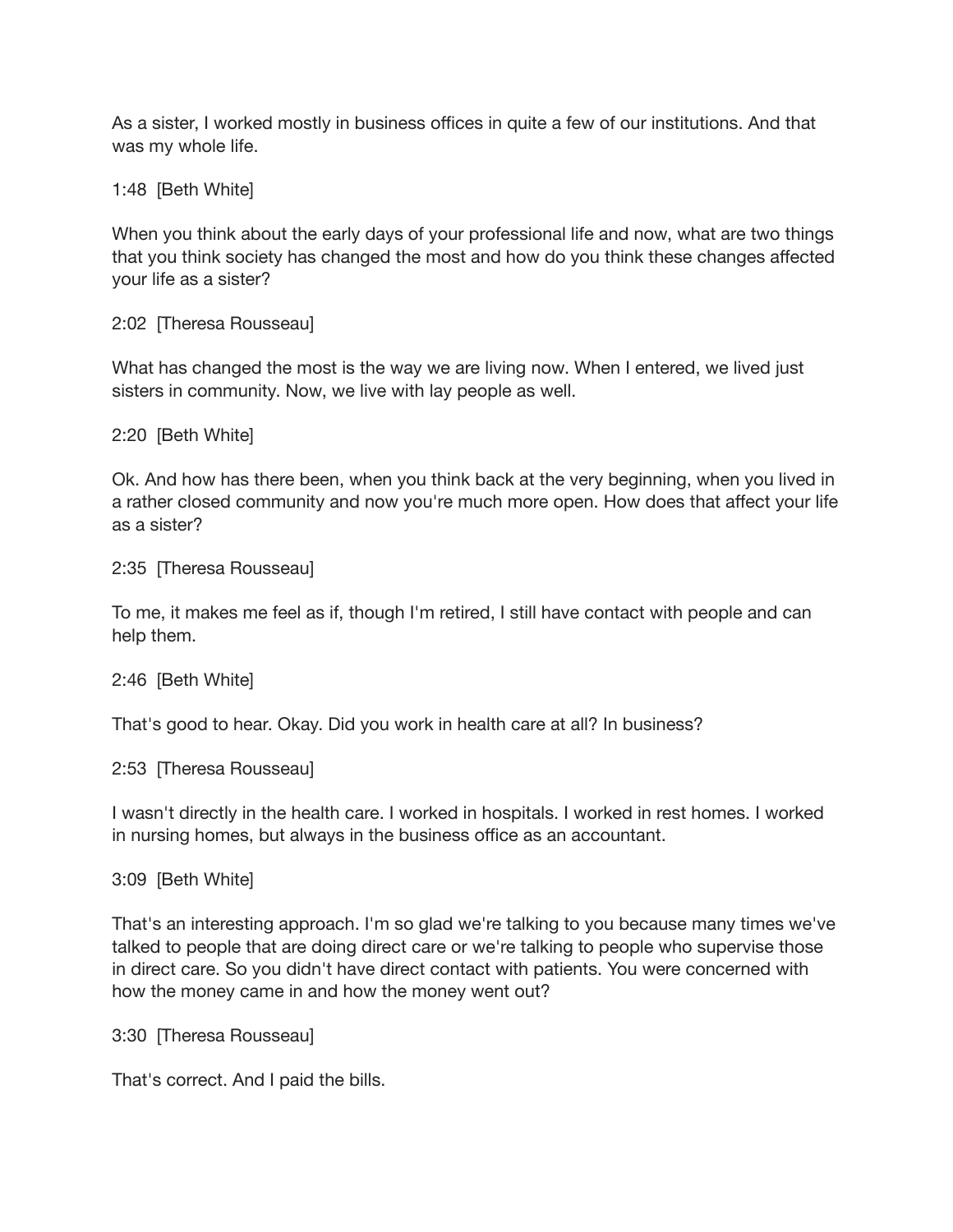3:32 [Beth White]

And you paid the bills, that's good. Kept the lights on. And we certainly needed that, and still do. How did you come to work in those fields?

3:43 [Theresa Rousseau]

Well, my - as a lay person, after I graduated from high school, I was hired by the Grey Nuns at St. Joseph's Orphanage in Nashua, New Hampshire as a house mother, with children ages two to eight years old and that's how I got to know the Grey Nuns. And a year after I had worked with them, I decided to join the order.

4:20 [Beth White]

Okay. So you were a year out of high school and you had worked a year before you decided to join?

4:27 [Theresa Rousseau]

That's right.

4:28 [Beth White]

Okay.

```
4:29 [Theresa Rousseau]
```
I didn't know the Grey Nuns at all until then.

4:32 [Beth White]

Can you tell us a little bit more about that? What was it about the Grey Nuns that made you want to take that, that very clear direction in your life?

4:43 [Theresa Rousseau]

I had studied with the Sisters of the Assumption who were merely a teaching order. And I wanted a community that had a variety of works so that I wouldn't be teaching all my life because I didn't feel that was my field. And so they did all kinds of work. They worked with children, they taught, they had hospitals and nursing homes and all that. So it gave me a broader opportunity to work.

5:23 [Beth White]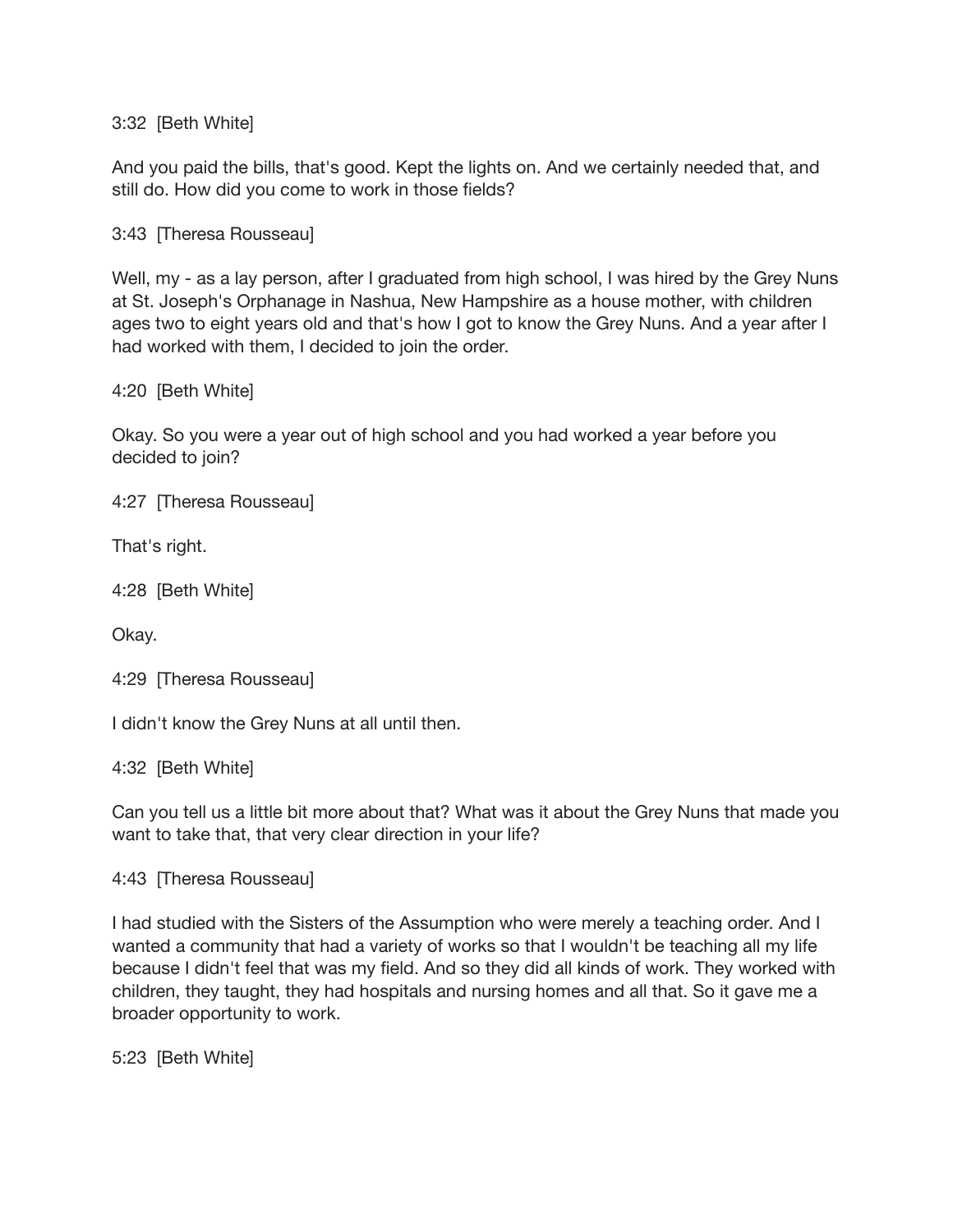Okay. That's fantastic. Now, did you request to be an accountant or did, or were you assigned that work and sent to school?

5:35 [Theresa Rousseau]

When I - they did assign me to accounting, but I did take accounting in my high school years.

## 5:43 [Beth White]

Okay. Okay. So you've had some background with that. Okay. Okay. Good. Now, when you think back at the various positions that you've held and the organizations that you've been in, how would you say that you knew they were distinctly Catholic, or if somebody who wasn't a sister would go into those organizations, how would you say they were distinctly Catholic?

## 6:10 [Theresa Rousseau]

They really related well with the sisters and I related well with the laypeople as well, because I mostly work in the office with laypeople. And I learned a lot from them and they felt they learned from me.

## 6:30 [Beth White]

Okay. That's good. So you have, you know, we've heard a lot about Vatican II and how the importance of laity has taken on a much, much stronger position in the last fifty or sixty years. And you did that every day, didn't you, you worked with laity every day. And they had a chance to be with a Catholic sister in their work-life every day?

6:55 [Theresa Rousseau]

Yes.

# 6:56 [Beth White]

Okay. Good. Now, you, you know as well as I that health care has changed a whole lot from the first time that you were assigned to a business office until now. What do you think are changes that have had the biggest impact on that sense of Catholic identity in the healthcare organizations you've worked with?

### 7:22 [Theresa Rousseau]

Right now I have been out of employment working with people for ten years because I'm retired and I'm in an assisted living complex, but daily, I interact with lay people that live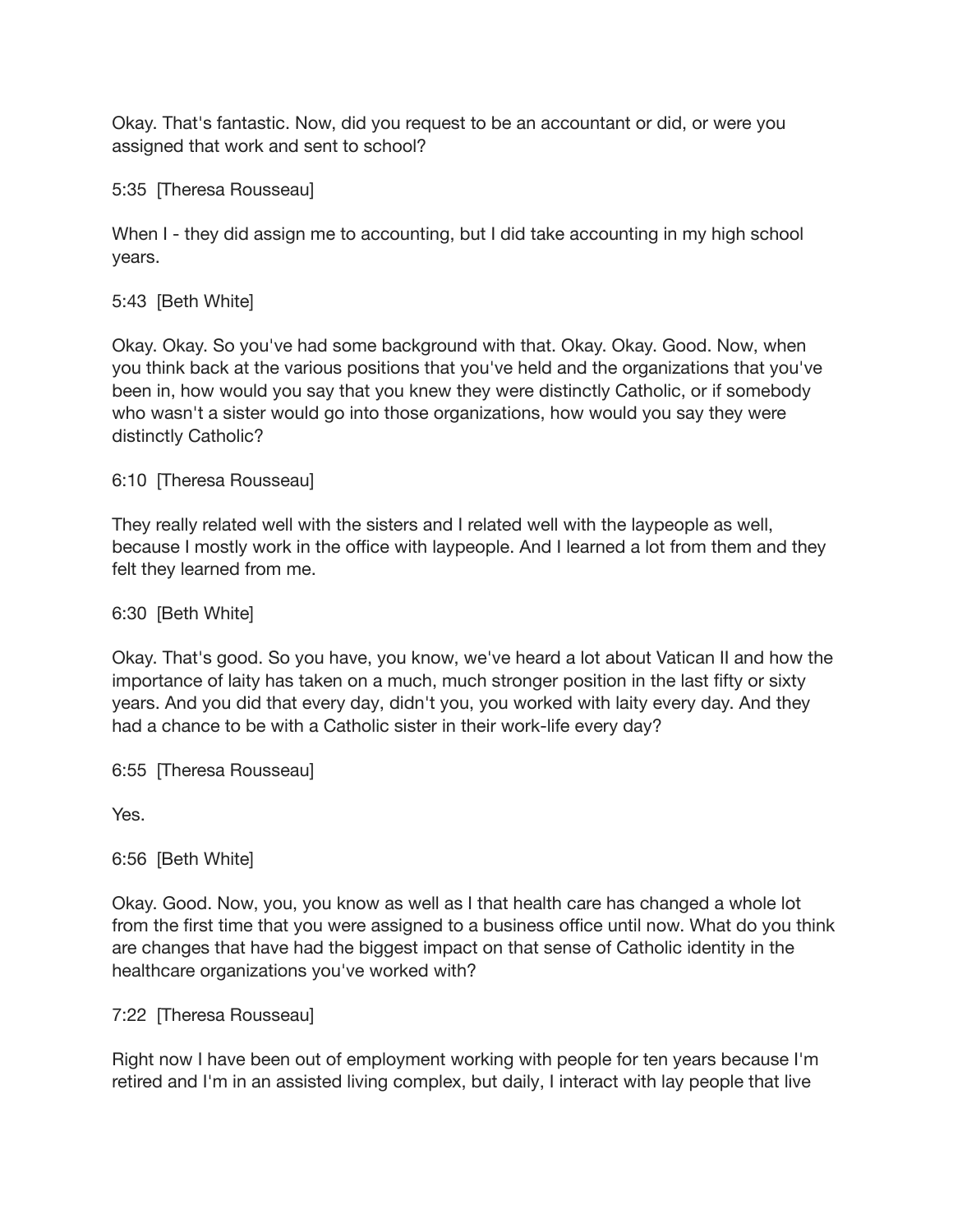with me. And when I worked, I always had a positive attitude and open to what they offered me and we worked well together.

7:56 [Theresa Rousseau]

Okay. Good. Do you see or did you remember thinking there was any difference in the way the accounting, the accounting was looked at in the whole time that you were in health care? In other words, was there a bigger emphasis on money and making a profit as time went on?

8:18 [Theresa Rousseau]

No, the emphasis was to take care of the poor, and they maintained that attitude as well. They wanted to serve the poor and that's what we did.

8:33 [Beth White]

And that's what you did? Yes. Okay. Now, we know that there are fewer and fewer sisters that are directly involved in health care. Do you think the presence of sisters is an important part of making sure that the health care system has a Catholic identity?

8:52 [Theresa Rousseau]

Yes. And what the - our leaders did is, they established a lay system to take over when we would no longer have sisters to be in administration, to lead the people.

9:09 [Beth White]

Okay.

9:10 [Theresa Rousseau]

And we did form that system. And it has become the public juridic person of all the institutions that we had.

9:22 [Beth White]

And they are responsible for carrying out the mission.

9:26 [Theresa Rousseau]

That's right and we also made sure that the mission would be followed. So each institution has a person who is assigned to make sure that the mission is carried out in the institution. And that's a lay person.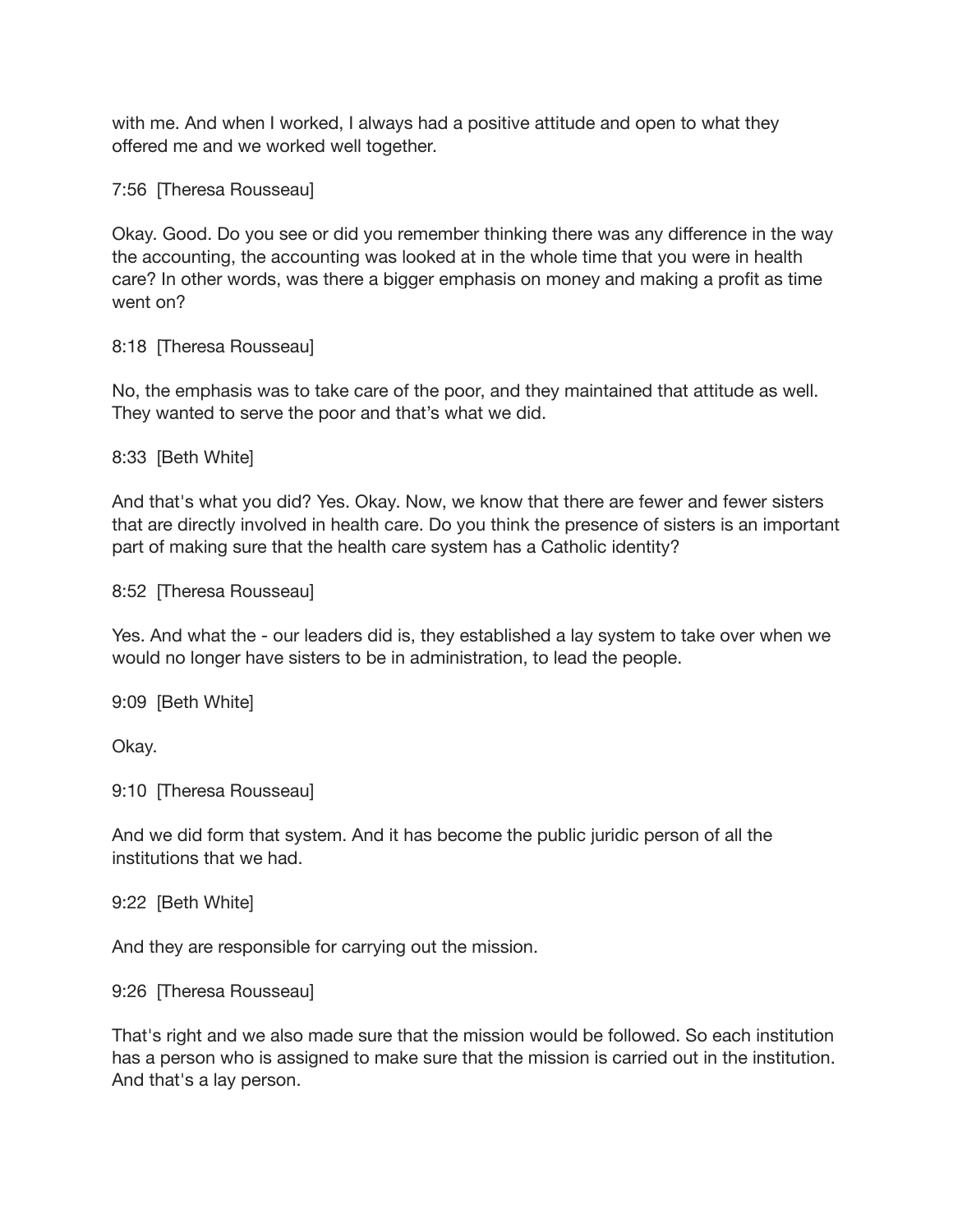#### 9:45 [Beth White]

Oh, okay. Okay. Good. Just to piggyback on that. And the comment that you made. So do you think that the visibility of Catholic identity and health care has been the same, or weakened or strengthened as fewer sisters are in administrative positions and as the person has taken over.

10:08 [Theresa Rousseau]

I think that, that the mission is still very, very much alive. We have some of our sisters that are in our nursing home operated by lay people. And I visit our sisters as often as I can and it gives me a chance to interact with the nurses and housekeepers and people at the entrance and I see how they welcome people. And they try to live the mission that we tried to instill in them, while we were working close with them.

10:56 [Patricia Beach]

Sister, how many institutions, how many facilities do the Grey Nuns have now with this juridic person?

11:06 [Theresa Rousseau]

Let me see.

[Patricia Beach]

Are they all nursing facilities or are there hospitals still too?

```
11:13 [Theresa Rousseau]
```
There's, there are hospitals, nursing homes and assisted living.

11:19 [Patricia Beach]

Okay.

11:20 [Beth White]

Okay. Are they all in Massachusetts now? Are you out of Pennsylvania and Ohio?

11:26 [Theresa Rousseau]

No, we are in Maine, we are in New Hampshire, and Massachusetts, three states.

11:33 [Beth White]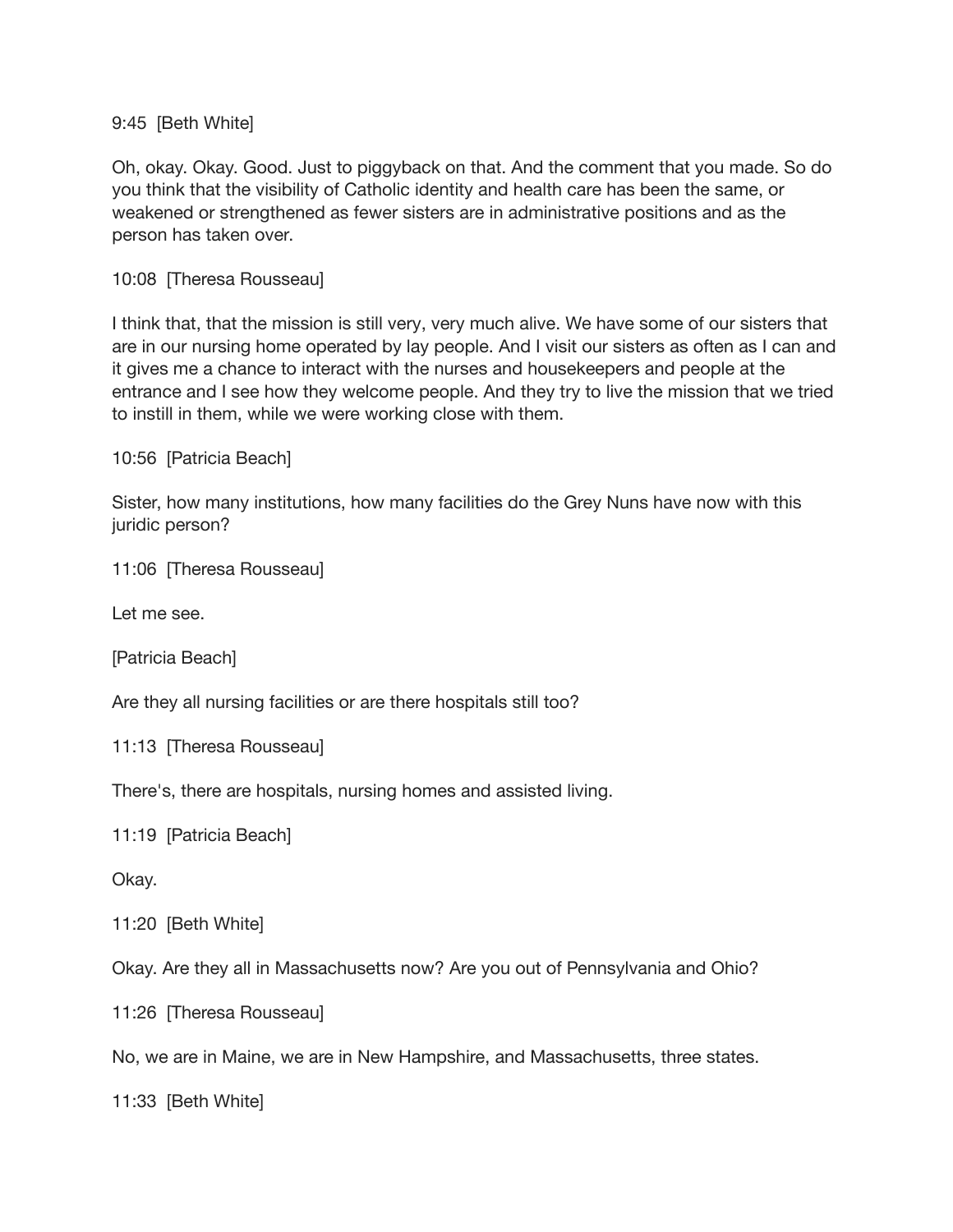Okay. So you're in the, on the East Coast, the Northeast. Okay.

11:39 [Patricia Beach]

I didn't know that. That's interesting. Thank you, Sister.

11:43 [Beth White]

Sister, if you could give advice to the lay leaders who are charged with making sure that the mission is followed, that Catholic identity is sustained in American health care, what would you tell them?

12:05 [Theresa Rousseau]

Let's see. I would tell them, just follow the directives that are set by Covenant Health System, which is the system we established. And then make sure that there is a mission person who trains the personnel per the mission of the Grey Nuns.

12:29 [Beth White]

Okay. Do you have any stories to tell us of how laypeople have helped take over the role that the sisters had in making sure that the mission was followed?

12:43 [Theresa Rousseau]

I would say that they are still very fond of the Grey Nuns, although we're not there. Every year, Covenant Health Systems makes sure that they give us a report of what is happening so that we're kept up to date and see if the mission is observed or not. And then we can make recommendations.

13:13 [Beth White]

Okay. So what kinds of things in the report do you look for?

[Theresa Rousseau]

Pardon me?

13:20 [Beth White]

When you read the report, what kinds of things tell you that they're doing, what you, what you want them to do in terms of the mission.

13:31 [Theresa Rousseau]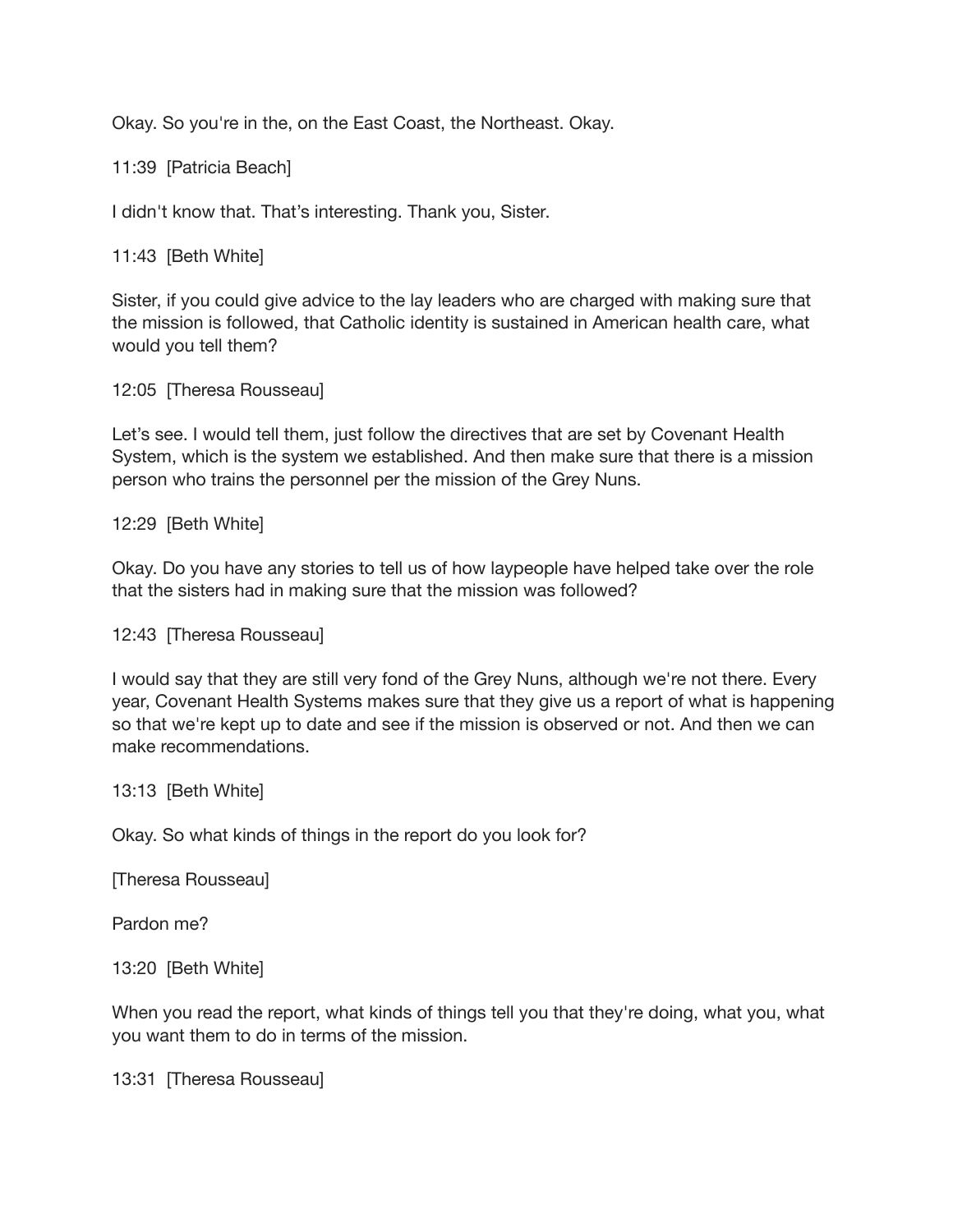We can see what they are actually doing because they give us a report, a report once a year.

13:38 [Beth White]

Okay. Okay.

13:41 [Theresa Rousseau]

They come and meet with us because most of us now are retired. There are none under seventy.

13:48 [Beth White]

There are no Grey Nuns under age 70. Sister Theresa, that's funny. I mean, it, doesn't that just make you shake your head.

13:57 [Theresa Rousseau]

Most of them are retired.

14:00 [Beth White]

Okay. Okay. There are some Grey Nuns that are still working, you say?

14:04 [Theresa Rousseau]

Well, they do mostly volunteer work.

14:08 [Beth White]

Okay. Okay. Okay. Yeah. You know, I like the story that you told that when you go to the hospitals from the people that greet you at the front door - and all the way through -

14:20 [Theresa Rousseau]

[indistinct] And they're always happy to see a Grey Nun.

[14:23] [Beth White]

Now, do you, you said that you sometimes make rounds in the hospital and talk to the nurses and so forth. You can tell that the nurses are different in your hospitals because of the Catholic identity. That's what it sounded like you meant, is that, how do they act differently? Do you think then a nun or a sister - excuse me, how do they act differently than a nurse who would work in a non-Catholic hospital, do you think?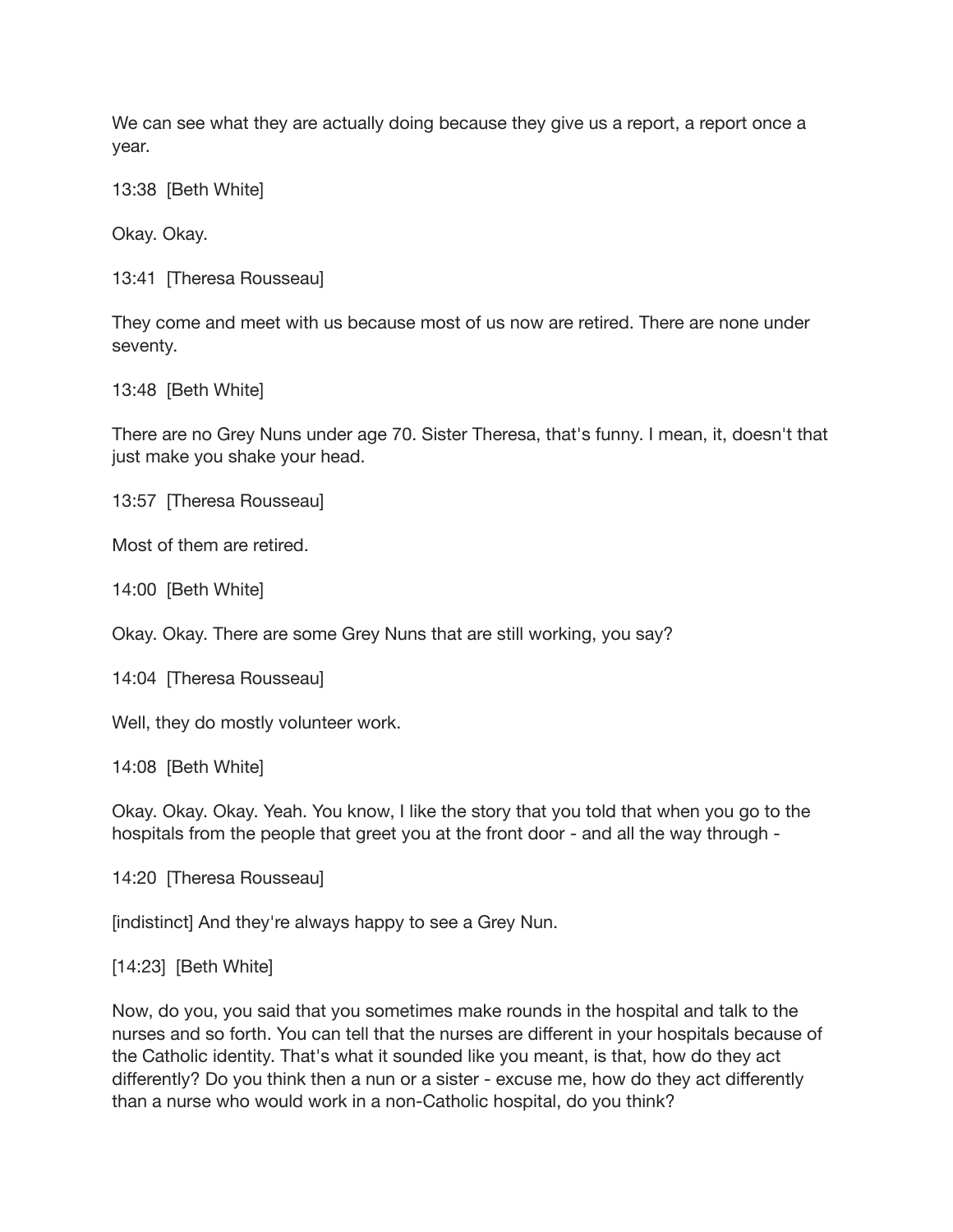[Theresa Rousseau]

I see them as very, very caring and the person means something to them. And I can see the care that they give, well it's not just a, well, it's a job I do it and that's it they care and they're interested in the in the patient.

15:14 [Beth White]

Okay. Good. Okay. Do you have any other questions for Sister?

15:20 [Patricia Beach]

You know Sister, I wanted to backup with one of the comments that you made about how Covenant Health System is always glad to see the sisters and to keep in touch. I must tell you that it's the same at St. Vincent's in Toledo, Ohio, even though we're not part of Covenant Health. And, you know, Sister June has been gone several years now. You know, when you start talking about the Grey Nuns, very fondly remembered, really a big part of our history, even though we are Bon Secours Mercy Health. Now, you know, you talk to the people at St. Vincent, we are still the Grey Nuns. Kinda interesting.

16:06 [Theresa Rousseau]

That's right. And we still have contact with St. Vincent.

16:10 [Patricia Beach]

Oh, do you?

[Theresa Rousseau]

Yeah, This one from St. Vincent's that comes once a year.

[Patricia Beach]

Yeah. Michelle, Michelle Isaacs. Yeah. That's right. Yeah.

[Theresa Rousseau]

So it shows that we have left a legacy that's still living.

16:31 [Beth White]

That's right. She speaks so fondly of the times she comes to see you and sort of invited us to come along in August, which we would have said yes to if it hadn't been for this COVID-19.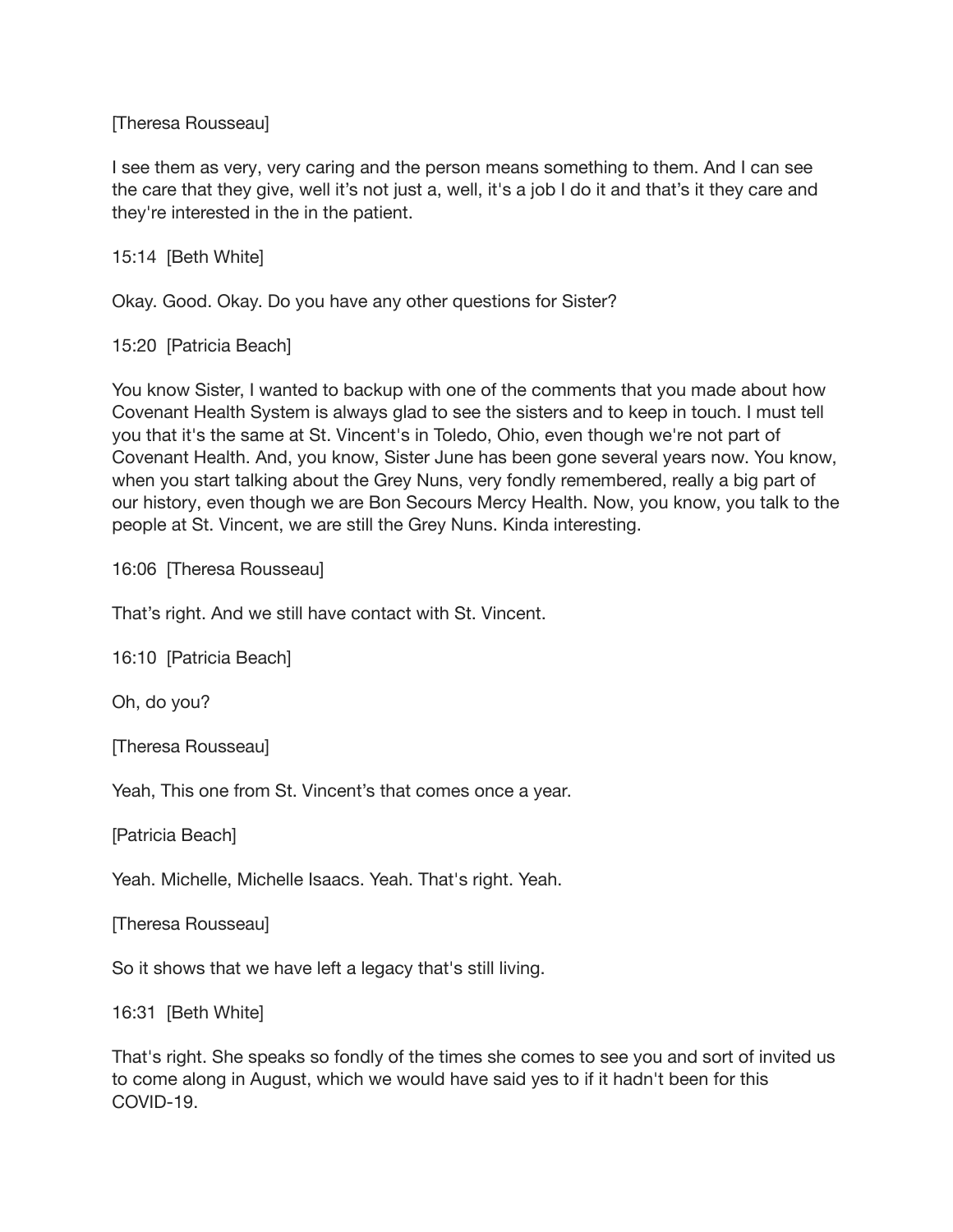16:43 [Theresa Rousseau]

Yeah. Yeah. We'll see what happens.

16:47 [Patricia Beach]

That's what she said too, that's what she said too.

[Beth White]

Thank you for sharing this time to tell us about your experiences in Catholic health care. Uh, we'd like to know if you have any questions for us?

```
17:01 [Theresa Rousseau]
```
Not at the moment.

17:04 [Beth White]

Okay. Do you have any stories you'd like to share with us about things that you saw when you were working that showed how important it was for the Grey Nuns to be part of the organizations you worked with?

17:18 [Theresa Rousseau]

Right at the moment I can't think of any.

[Patricia Beach]

Of course as soon as we hang up, you'll think of twelve of them. And that's how we'll be too, you know. Oh, my gosh.

17:33 [Beth White]

We appreciate that.

17:35 [Patricia Beach]

And we're sorry we weren't able to come visit in person. Really that you worked through the technology and were still able to tell us some of your background. We, we very much appreciate it.

17:50 [Theresa Rousseau]

Thank you.